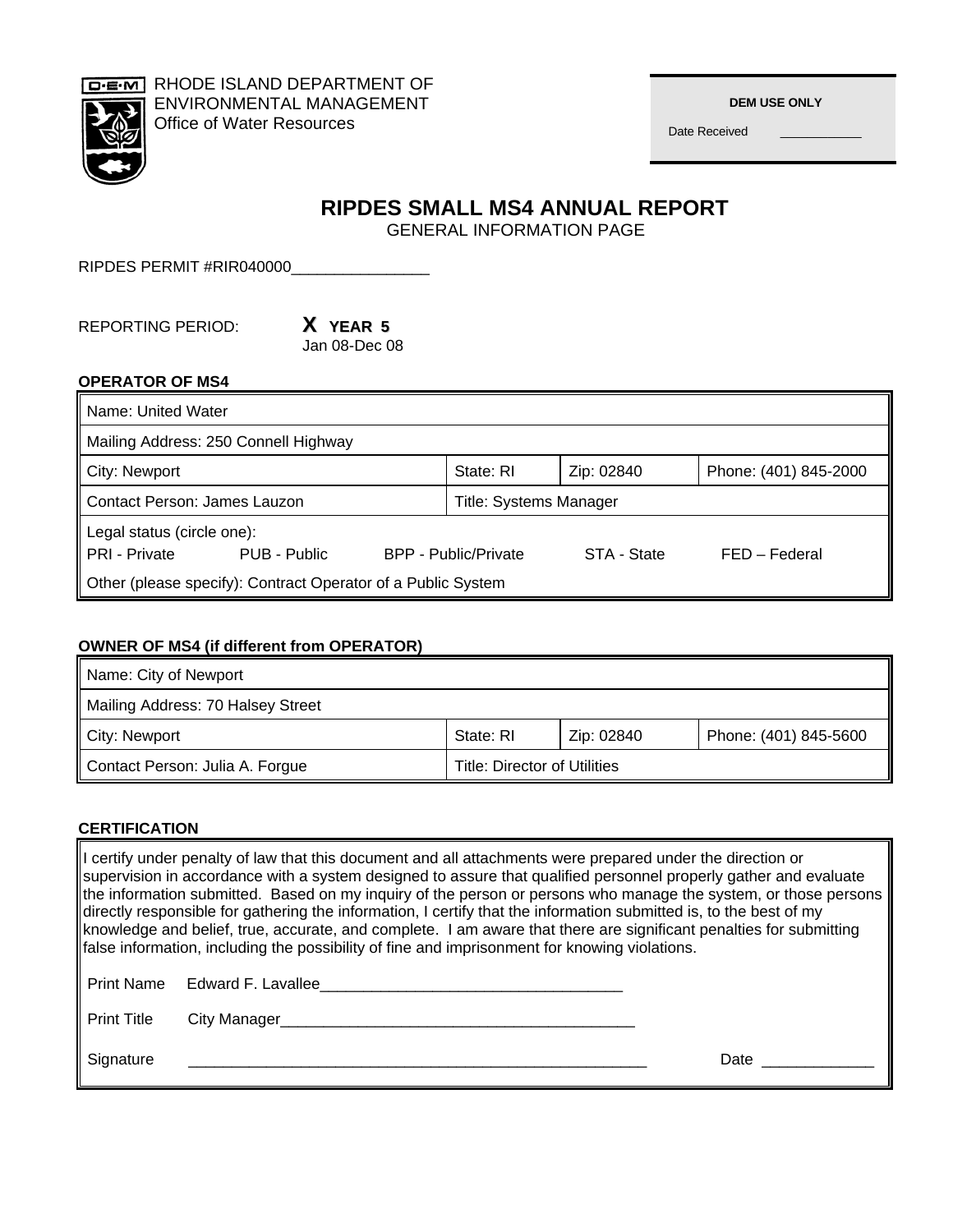

# **MINIMUM CONTROL MEASURE #1: PUBLIC EDUCATION AND OUTREACH (Part IV.B.1 General Permit)**

#### **OVERALL EVALUATION: SECTION I.**

**GENERAL SUMMARY, STATUS, APPROPRIATENESS AND EFFECTIVENESS OF MEASURABLE GOALS:** 

reporting cycle. If addressing TMDL requirements, please indicate rationale for choosing the education **Include information relevant to the implementation of each measurable goal, such as activities, topics addressed, audiences and pollutants targeted. Discuss activities to be carried out during the next activity to address the pollutant of concern.** 

(Note: Identify parties responsible for achieving the measurable goals and reference any reliance on **another entity for achieving measurable goals.)** 

IV.B.1.b.1 Provide a General Summary of activities implemented to educate your community on how to reduce storm water pollution. For TMDL affected areas, with storm water associated pollutants of concern, indicate ration ale for choosing the education activity. List materials used for public education and topics addressed. Summarize implementation status and discuss if the activity is appropriate and effective.

The Departme nt of Utilities maintains educational information concerning storm drainage on the City's website including applicable reports, links to informational websites, and calendars of upcoming meetings and activities. A brochure entitled "Make your home the Solution to Stormwater Pollution" is available and handed out to residents. Topics include Vehicle/Garage practices, Lawn/Garden usage, Home Repair/Improvements, Pet Care, Swimming Pool maintenance, and Septic System Use and Maintenance. The Department plans to provide informational education material in the City's upcoming annual calendar to be distributed to all residents.

For addressing TMDL requirements, the City intends to work with the AD Hoc Committee on Waste Water And Storm Water System Improvements in order to incorporate public education and outreach materials. This is detailed in the report dated May 2008, titled Storm Water Management Program Plan Amendment for Almy Pond.

IV.B.1.b.2 Provide a general summary of how the public education program was used to educate the community on how to become involved in the municipal or statewide storm water program. Describe partnerships with governmental and non-governmental agencies used to involve your community.

In 2007 a seven member ad-hoc committee on wastewater and stormwater system improvements was formed. This committee is made up of private citizens and reports to the City Council. The goals of this committee are to assist in public education and awareness, outreach, and also to advise and assist the city council on matters concerning proposed storm and sanitary wastewater improvements. The committee meets regularly and prepares semi-annual reports to the City Council. The last report was issued on June 25, 2008 and is available for review on the City's website.

The Clean Ocean Access group performs sampling of the beaches and harbor on a monthly basis.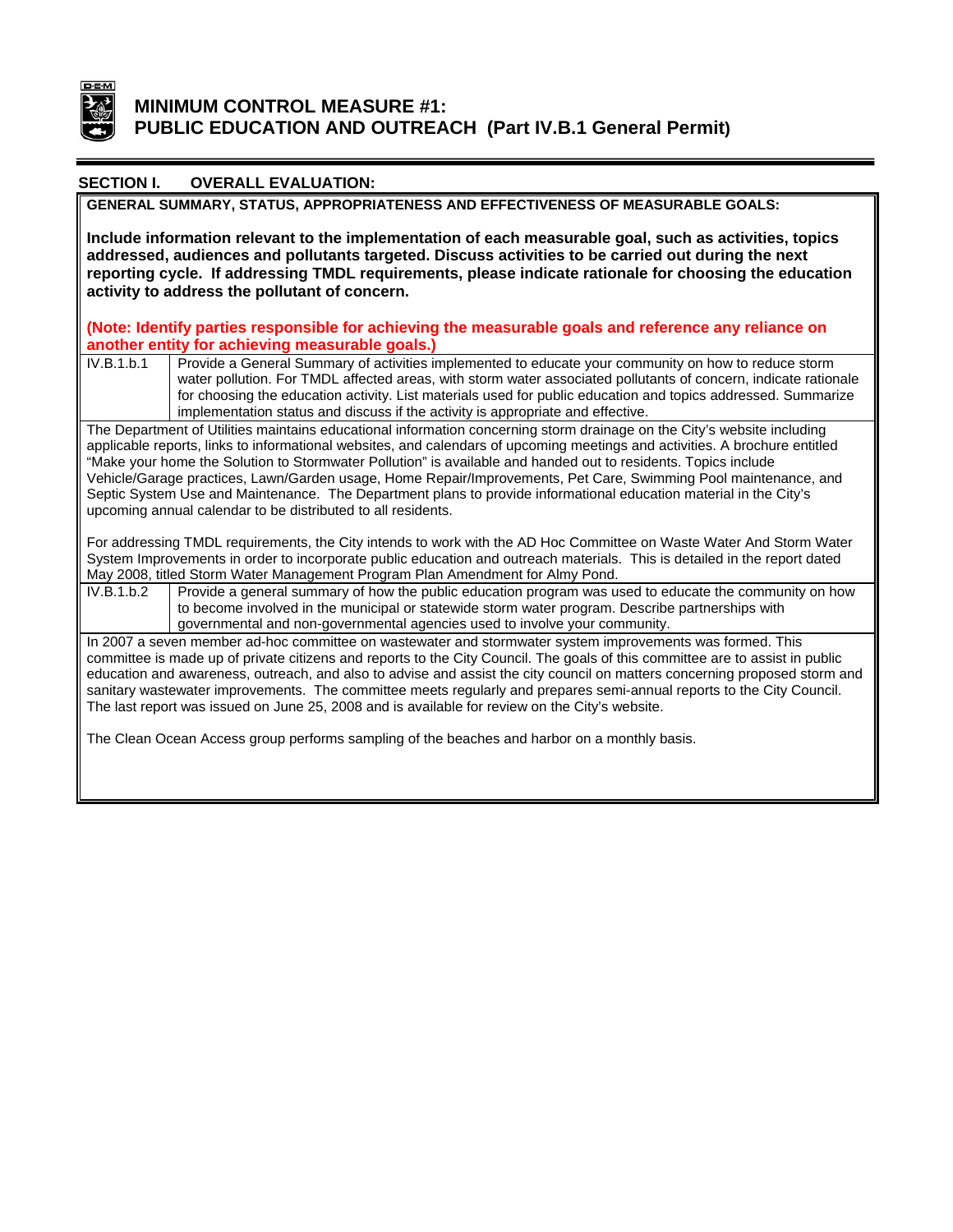| Additional Measurable Goals and Activities: If the municipality has committed to participate in the URI NEMO storm water<br>public education and outreach program, please indicate if the following training sessions were attended and list the name(s) |
|----------------------------------------------------------------------------------------------------------------------------------------------------------------------------------------------------------------------------------------------------------|
| and municipal position of all staff who attended the training.                                                                                                                                                                                           |
| Attendance at the following trainings:                                                                                                                                                                                                                   |
| X 2/27/2008 Erosion and Sediment Control: Installation, Maintenance and Inspection 1                                                                                                                                                                     |
| Attending name of staff and title: __ Kenneth Mason, Deputy Utilities Director _____________________                                                                                                                                                     |
|                                                                                                                                                                                                                                                          |
| OR.                                                                                                                                                                                                                                                      |
| □ 3/10/2008 Erosion and Sediment Control: Installation, Maintenance and Inspection 2                                                                                                                                                                     |
|                                                                                                                                                                                                                                                          |
|                                                                                                                                                                                                                                                          |
| $\Box$ 4/24/2008 Recent Advances in Lawn and Landscape Management                                                                                                                                                                                        |
|                                                                                                                                                                                                                                                          |
|                                                                                                                                                                                                                                                          |
| X 4/29/2008 Storm Water System Maintenance                                                                                                                                                                                                               |
| Attending name of staff and title: Cuy Weston, Zoning Officer Communication and Communication Attending name of                                                                                                                                          |
|                                                                                                                                                                                                                                                          |
| X 11/13/2008 Reaching Out to Residents: Municipal Strategies for Public Storm Water Involvement                                                                                                                                                          |
| Attending name of staff and title: Let Kenneth Mason, Deputy Utilities Director Let Allen Let Allen                                                                                                                                                      |
|                                                                                                                                                                                                                                                          |
|                                                                                                                                                                                                                                                          |
| Other Trainings:                                                                                                                                                                                                                                         |
|                                                                                                                                                                                                                                                          |
|                                                                                                                                                                                                                                                          |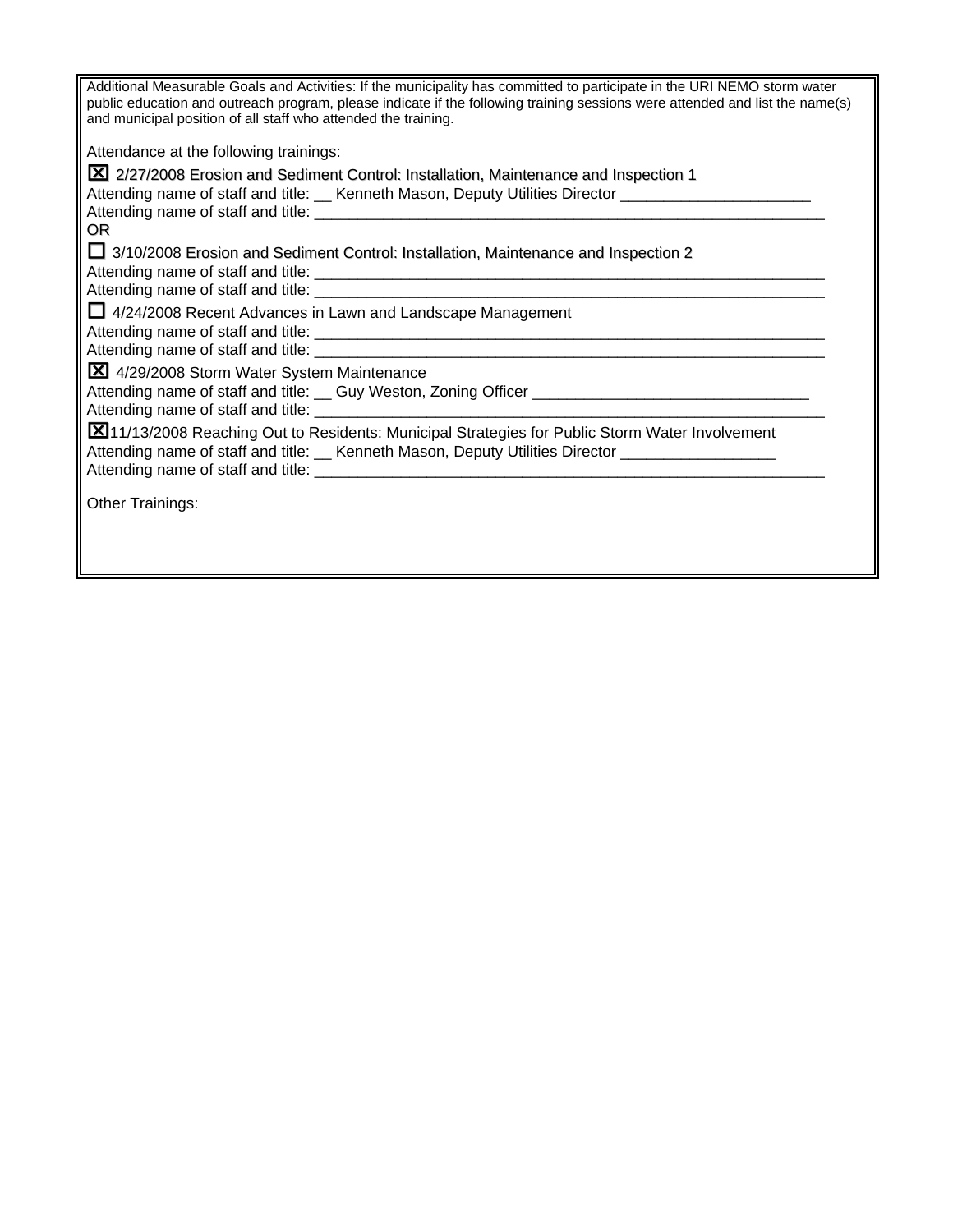

| <b>SECTION I.</b>                                                                                                                                                                                                                                                                                                                                              | <b>OVERALL EVALUATION:</b>                                                                                                                                                                                                                                                                                                                                                                                                                                                                                                                                                                                                                                                                           |  |  |  |
|----------------------------------------------------------------------------------------------------------------------------------------------------------------------------------------------------------------------------------------------------------------------------------------------------------------------------------------------------------------|------------------------------------------------------------------------------------------------------------------------------------------------------------------------------------------------------------------------------------------------------------------------------------------------------------------------------------------------------------------------------------------------------------------------------------------------------------------------------------------------------------------------------------------------------------------------------------------------------------------------------------------------------------------------------------------------------|--|--|--|
| GENERAL SUMMARY, STATUS, APPROPRIATENESS AND EFFECTIVENESS OF MEASURABLE GOALS:                                                                                                                                                                                                                                                                                |                                                                                                                                                                                                                                                                                                                                                                                                                                                                                                                                                                                                                                                                                                      |  |  |  |
| of concern.                                                                                                                                                                                                                                                                                                                                                    | Include information relevant to the implementation of each measurable goal, such as types of activities<br>and audiences/groups engaged. Discuss activities to be carried out during the next reporting cycle. If<br>addressing TMDL requirements, please indicate rationale for the activities chosen to address the pollutant<br>(Note: Identify parties responsible for achieving the measurable goals and reference any reliance on<br>another entity for achieving measurable goals.)                                                                                                                                                                                                           |  |  |  |
|                                                                                                                                                                                                                                                                                                                                                                |                                                                                                                                                                                                                                                                                                                                                                                                                                                                                                                                                                                                                                                                                                      |  |  |  |
| IV.B.2.b.2.ii                                                                                                                                                                                                                                                                                                                                                  | Describe audiences targeted for the public involvement minimum measure, include a description of the groups<br>engaged, and activities implemented and if a particular pollutant(s) was targeted. If addressing TMDL<br>requirements indicate how the audience(s) and/or activity address the pollutant(s) of concern. Name of<br>person(s) and/or parties responsible for implementation of activities identified. Assess the effectiveness of BMP<br>and measurable goal.                                                                                                                                                                                                                          |  |  |  |
|                                                                                                                                                                                                                                                                                                                                                                | In 2007 a seven member ad-hoc committee on wastewater and stormwater system improvements was formed. This<br>committee is made up of private citizens and reports to the City Council. The goals of this committee are to assist in<br>public education and awareness, outreach, and also to advise and assist the city council on matters concerning<br>proposed storm and sanitary wastewater improvements. The committee meets regularly and prepares semi-annual<br>reports to the City Council.<br>The Public was involved in one City Council Workshop on November 5, 2008 addressing the CSO Abatement                                                                                        |  |  |  |
| Program.                                                                                                                                                                                                                                                                                                                                                       | A pilot UV Treatment system was installed and operated at the Easton Pond drainage moat outfall to Eastons Beach<br>during the summer and fall of 2007. The intent of the pilot test was to determine if a full scale UV treatment system<br>was feasible to reduce bacteria levels at the outfall to minimize beach closures. Based upon results of the pilot test,<br>preliminary designs were completed to fully assess the proposed approach. A public workshop was held on October<br>16, 2008 to discuss the results of the preliminary design and to provide final recommendations for the future. A final<br>design contract for the system is scheduled to be completed in the coming year. |  |  |  |
|                                                                                                                                                                                                                                                                                                                                                                | Additional Measurable Goals and Activities                                                                                                                                                                                                                                                                                                                                                                                                                                                                                                                                                                                                                                                           |  |  |  |
|                                                                                                                                                                                                                                                                                                                                                                | The 2008 Annual MS4 Report was Advertised on February 20, 2009.                                                                                                                                                                                                                                                                                                                                                                                                                                                                                                                                                                                                                                      |  |  |  |
|                                                                                                                                                                                                                                                                                                                                                                | The Utilities Department has been conducting weekly monitoring of the Newport Harbor since October 2, 2008. Laboratory<br>analytical results of the monitoring of the 10 locations in the harbor are posted on the City's website.                                                                                                                                                                                                                                                                                                                                                                                                                                                                   |  |  |  |
| Waterfront Clean-up Activities - Clean-up activities were conducted at the following locations during The City of Newport's<br>annual Earth Day Cleanup: Kings Park, Morton Park, Rose Island, Thames Street, Storer Park, Battery Park, Queen Anne<br>Square, and Cliff Walk. A total of 12 tons of trash was generated at this event held on April 19, 2008. |                                                                                                                                                                                                                                                                                                                                                                                                                                                                                                                                                                                                                                                                                                      |  |  |  |
|                                                                                                                                                                                                                                                                                                                                                                | Household Hazardous Waste Collection Day- A Public Collection of Household Hazardous Waste was held on September 27,<br>2008 at The Newport DPW Facility. A total of 1,000 people disposed of waste on that day, totally 42,970 lbs.                                                                                                                                                                                                                                                                                                                                                                                                                                                                 |  |  |  |
| barrel distribution date.                                                                                                                                                                                                                                                                                                                                      | A rainwater collection program was conducted to sell and distribute rain barrels to interested households. The intent of this<br>program is to provide a method a water conservation as well reducing the amount of stormwater inflow to the City drain system.<br>A total of 231 rain barrels was distributed on 6/7/08 and July 26, 2008. The City has scheduled April 18, 2009 for a new rain                                                                                                                                                                                                                                                                                                     |  |  |  |

## **SECTION II. Public Notice Information (IV.G.2.h and IV.G.2.i) \*Note: attach copy of public notice**

| l Date of Public Notice:<br>2/20/09          | How public was notified: Newport Daily News |
|----------------------------------------------|---------------------------------------------|
| Was public meeting held?<br><b>YES</b><br>NΟ |                                             |
| Date:                                        | Where:                                      |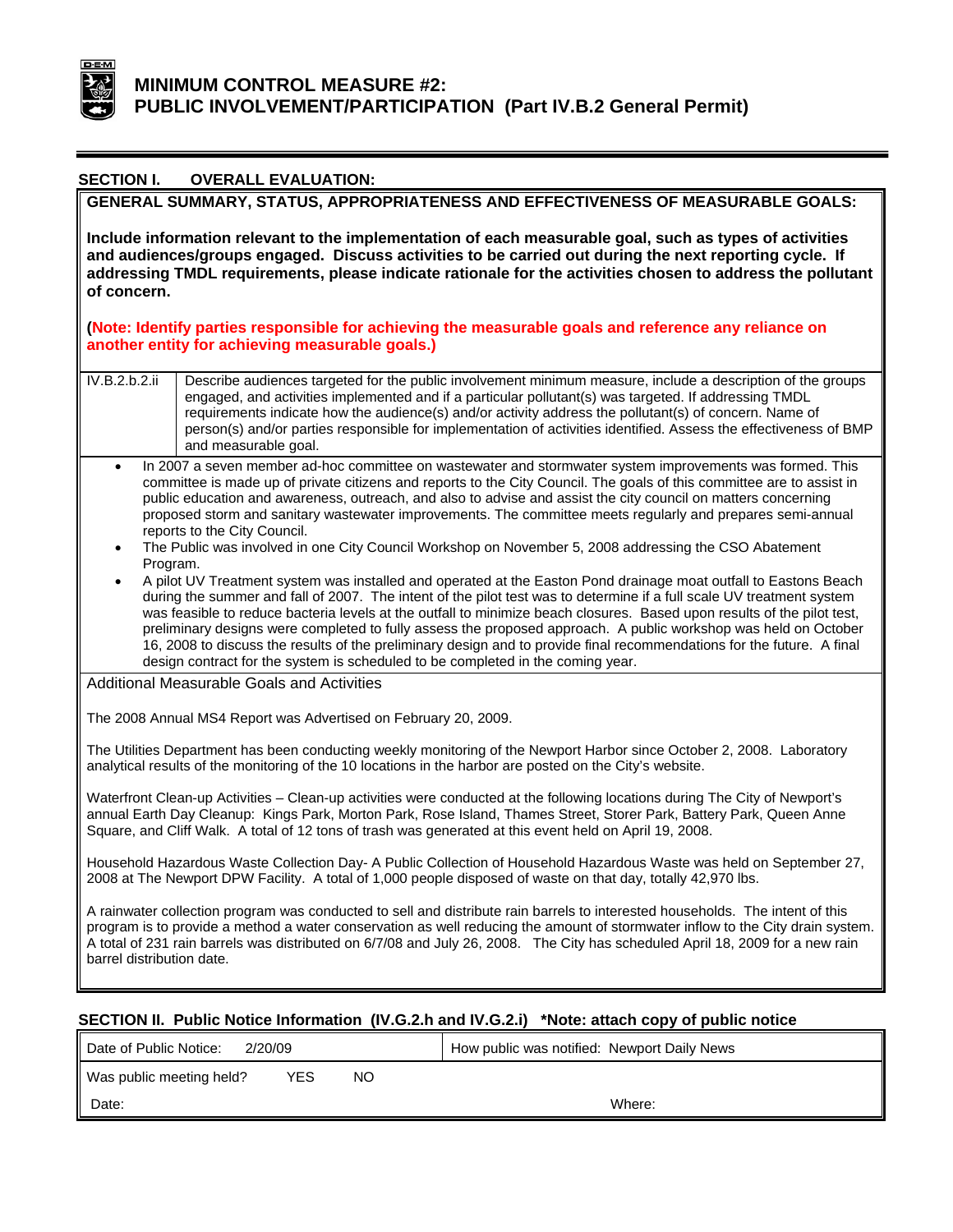Summary of public comments received:

Planned responses or changes to the program: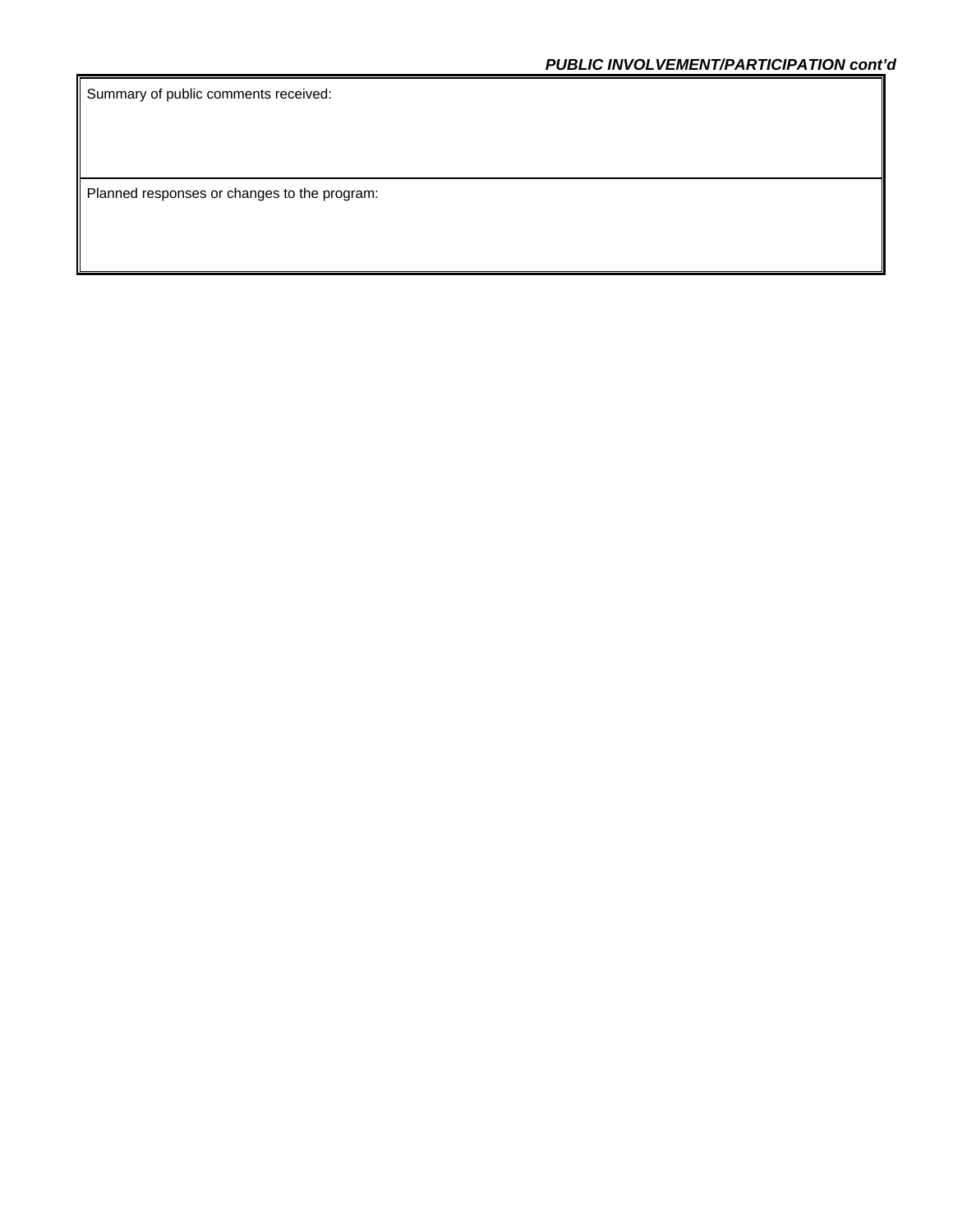

# **MINIMUM CONTROL MEASURE #3: ILLICIT DISCHARGE DETECTION AND ELIMINATION (Part IV.B.3 General Permit)**

### **SECTION I. OVERALL EVALUATION:**

### **GENERAL SUMMARY, STATUS, APPROPRIATENESS AND EFFECTIVENESS OF MEASURABLE GOALS**

Include information relevant to the implementation of each measurable goal, such as activities implemented (when reporting tracked and eliminated illicit discharges, please explain the rationale for targeting the illicit discharge) to comply with on-going requirements, and illicit discharge public education activities, audiences and pollutants targeted. Discuss activities to be carried out during the next reporting cycle. If addressing TMDL requirements, please indicate rationale for the activities chosen to address the pollutant of concern.

|                                  | (Note: Identify parties responsible for achieving the measurable goals and reference any reliance on another entity for<br>achieving measurable goals.)                                                                                                                                                                                                                                                                                                                                                                                                                                      |
|----------------------------------|----------------------------------------------------------------------------------------------------------------------------------------------------------------------------------------------------------------------------------------------------------------------------------------------------------------------------------------------------------------------------------------------------------------------------------------------------------------------------------------------------------------------------------------------------------------------------------------------|
| IV.B.3.b.1:                      | Indicate if the outfall map was not completed, reasons why, proposed schedule for completion of requirement<br>and person(s)/ Department responsible for completion. Electronic submission of the RIDEM provided<br>Outfall Location EXCEL Tables is required for this 2008 reporting year.<br><b>Date of Completion:</b>                                                                                                                                                                                                                                                                    |
|                                  | A map generated from ArcView GIS software was completed and submitted to RIDEM for reporting Year 1. This map shows<br>the location of all outfalls with corresponding ID# and the name of receiving waters.<br>The Outfall Location EXCEL table is included with this report.                                                                                                                                                                                                                                                                                                               |
| IV.B.3.b.2                       | Indicate if your municipality chose to implement the tagging of outfalls activity under the IDDE minimum<br>measure, activities and actions undertaken under the 2008 calendar year.                                                                                                                                                                                                                                                                                                                                                                                                         |
|                                  | Not Applicable - This was an optional activity if GIS maps are being used.                                                                                                                                                                                                                                                                                                                                                                                                                                                                                                                   |
| IV.B.3.b.3                       | Provide a summary of the implementation of recording of system additional elements (catch basins, manholes,<br>and/or pipes). Indicate if the activity was implemented as a result of the tracing of illicit discharges, new MS4<br>construction projects, and inspection of catch basins required under the IDDE and Pollution Prevention and<br>Good Housekeeping Minimum Measures, and/or as a results of TMDL related requirements and/or<br>investigations. Asses effectiveness of the program minimizing water quality impacts.                                                        |
| the GIS system are added.        | The GIS mapping system is updated yearly from data generated by collections system staff. These updates are results of catch<br>basin inspections and cleaning. Work sheets completed during inspections are then compared to GIS data and corrected if<br>necessary, re: incoming line size and location, depth, outgoing line size and location, number of lines etc. Dye tests are also<br>performed if need be to verify the origin of a line. Any basin or structure that may have been overlooked during development of                                                                |
| IV.B.3.b.4                       | Indicate if the IDDE ordinance was not developed, adopted and submitted to RIDEM, explain reasons why,<br>submit proposed schedule for completion and identify person(s) / Department and/or parties responsible for the<br>completion of this requirement. Date of Adoption: October 11, 2006                                                                                                                                                                                                                                                                                               |
|                                  |                                                                                                                                                                                                                                                                                                                                                                                                                                                                                                                                                                                              |
| IV.B.3.b.5.ii,<br>iii, iv, $&$ v | Provide a summary of the implementation of procedures for receipt and consideration of complaints, tracing the<br>source of an illicit discharge, removing the source of the illicit discharge and program evaluation and<br>assessment as a result of removing sources of illicit discharges. Identify person(s) / Department and/or parties<br>responsible for the implementation of this requirement.                                                                                                                                                                                     |
|                                  | Calls are received at the treatment facility and are recorded on numbered call slips. Date, time, who answered the phone,<br>name, address and phone number of complainant are all recorded. The message is then given to a collection system staff<br>member to respond and access the situation. Standard practice for tracing flows is implemented using maps, dyes, smoke and<br>CCTV inspection. This work is overseen by the Maintenance Director and /or the Project Manager at United Water. Reports are<br>generated and filed for each street or location. RIDEM is also notified. |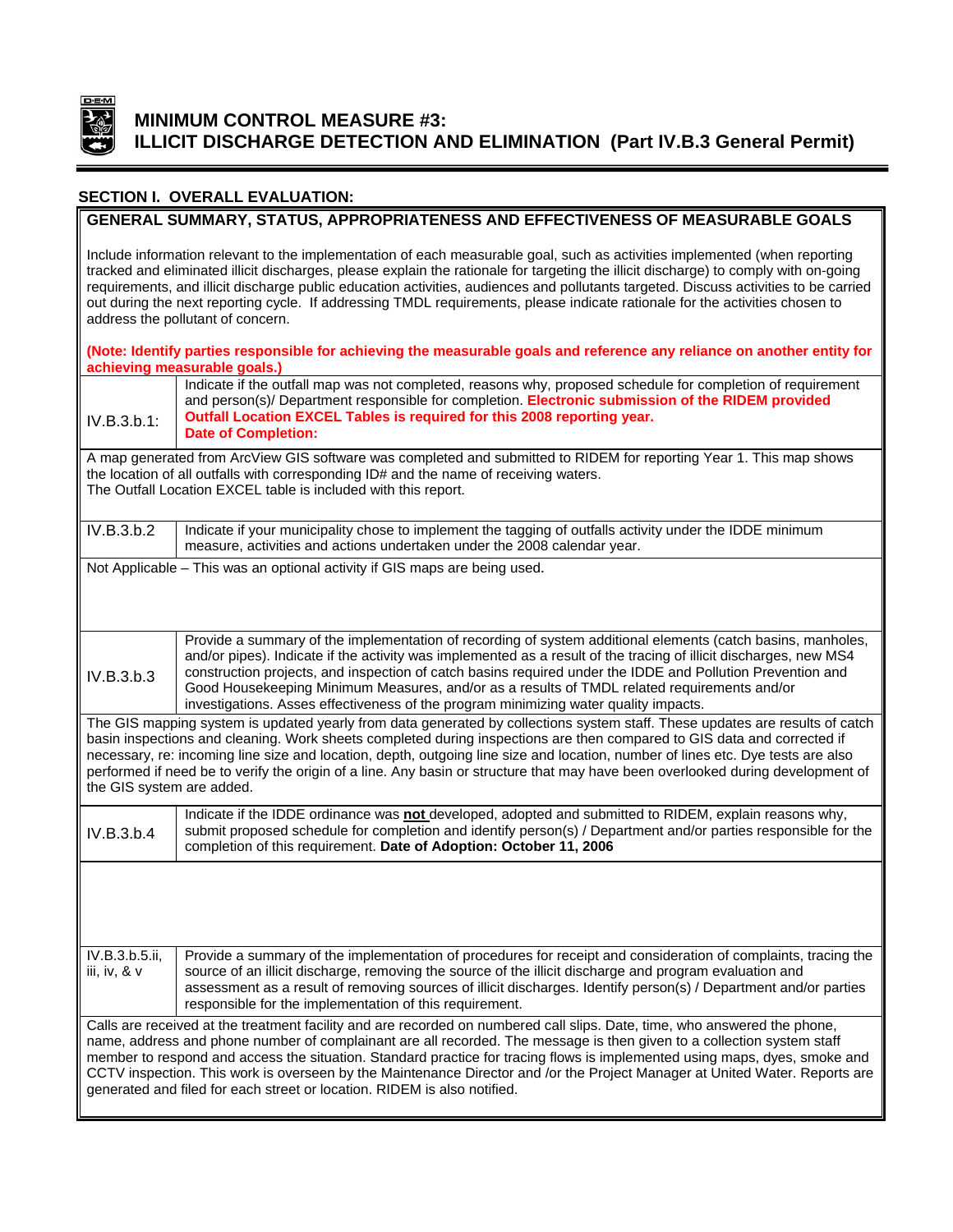# *ILLICIT DISCHARGE DETECTION AND ELIMINATION cont'd*

| Provide summary of implementation of catch basin and manhole inspections for illicit connections and non-<br>storm water discharges. Please indicate if the required measurable goal of inspecting all catch basins and<br>manholes for this purpose was not accomplished reasons why, proposed schedule and Identify person(s) /<br>Department and/or parties responsible for the implementation of this requirement. Evaluate effectiveness of the<br>implementation of this requirement. The operator must keep records of all inspections and corrective actions<br>required and completed.                                                                                                                                                                                                     |
|-----------------------------------------------------------------------------------------------------------------------------------------------------------------------------------------------------------------------------------------------------------------------------------------------------------------------------------------------------------------------------------------------------------------------------------------------------------------------------------------------------------------------------------------------------------------------------------------------------------------------------------------------------------------------------------------------------------------------------------------------------------------------------------------------------|
| All catch basins and manhole inspections are initially completed in conjunction with the application of the West Nile Virus<br>larvicide. Any evidence of flow, discoloration or debris are further investigated by members of the collection system staff and<br>overseen by the Maintenance Director and/or the Project Manager. Each basin and manhole is identified and tracked by a<br>numbering system in the GIS software. Pictures and reports are stored on an external hard drive in the United Water<br>Maintenance Director's office.                                                                                                                                                                                                                                                   |
| If dry weather surveys including field screening for non-storm water flows and field tests of selected parameters<br>and bacteria were not completed, indicate reasons why, proposed schedule for the completion of this<br>measurable goal and person(s) / Department and/or parties for the completion of this requirement. Evaluate<br>effectiveness of the implementation of this requirement. The operator must include a measurable goal of<br>performing a minimum of two surveys, one to be conducted between January 1 <sup>st</sup> - April 30 <sup>th</sup> and one between<br>July 1 <sup>st</sup> - October 31 <sup>st</sup> by the end of calendar year 2007. The results of the dry weather surveys<br>investigations must be submitted electronically in the attached EXCEL Tables. |
| Field screening and testing for dry weather flows has been was completed by the City for years 2006, 2007, and 2008. The<br>results have been tabulated in EXCEL tables as required.                                                                                                                                                                                                                                                                                                                                                                                                                                                                                                                                                                                                                |
| Provide a description of efforts and actions taken as a result of for coordinating with other physically<br>interconnected MS4s, including State and federal owned or operated MS4s, when illicit discharges were<br>detected or reported. Identify person(s) / Department and/or parties responsible for the implementation of this<br>requirement. Evaluate effectiveness of the implementation of this requirement.                                                                                                                                                                                                                                                                                                                                                                              |
| United Water has a strict Standard Operating Procedure (SOP) outlining steps to be taken for reporting any incident or illicit<br>discharge. Staff is required to notify their immediate supervisor who then notifies RIDEM, the United Water 24-hour incident<br>reporting hot-line and the City of Newport's Director of Utilities. The hot-line answering service will document and insure all<br>steps in the SOP have been taken. An Environmental Incident Report (EIR) must then be completed and sent to the Area<br>Manager and Regional Safety Coordinator.                                                                                                                                                                                                                               |
| Provide a description of efforts and actions taken for the referral to RIDEM of non-storm water discharges not<br>authorized in accordance to Part I.B.3 of this permit or another appropriate RIPDES permit, which the operator<br>has deemed appropriate to continue discharging to the MS4, for consideration of an appropriate permit. Identify<br>person(s) / Department and/or parties responsible for the implementation of this requirement. Evaluate<br>effectiveness of the implementation of this requirement.                                                                                                                                                                                                                                                                           |
|                                                                                                                                                                                                                                                                                                                                                                                                                                                                                                                                                                                                                                                                                                                                                                                                     |
| Provide a description of efforts and actions taken for informing inform public employees, businesses, and the<br>general public of hazards associated with illegal discharges and improper disposal of waste as well as<br>allowable non-storm water discharges identified as significant contributors of pollutants. Include a description<br>on how this activity was coordinated with the public education minimum measure and the pollution<br>prevention/good housekeeping minimum measure programs. Identify person(s) / Department and/or parties<br>responsible for the implementation of this requirement. Evaluate effectiveness of the implementation of this<br>requirement.                                                                                                            |
| A brochure entitled "Make your home the Solution to Stormwater Pollution" was available and handed out to residents. Topics<br>include Vehicle/Garage practices, Lawn/Garden usage, Home Repair/Improvements, Pet Care, Swimming Pool maintenance,<br>and Septic System Use and Maintenance. Public employees including the stormwater collection crew are trained on an annual<br>basis in accordance with Spill Prevention, Control and Countermeasure Plans and Hazardous Waste Contingency Plans.                                                                                                                                                                                                                                                                                               |
|                                                                                                                                                                                                                                                                                                                                                                                                                                                                                                                                                                                                                                                                                                                                                                                                     |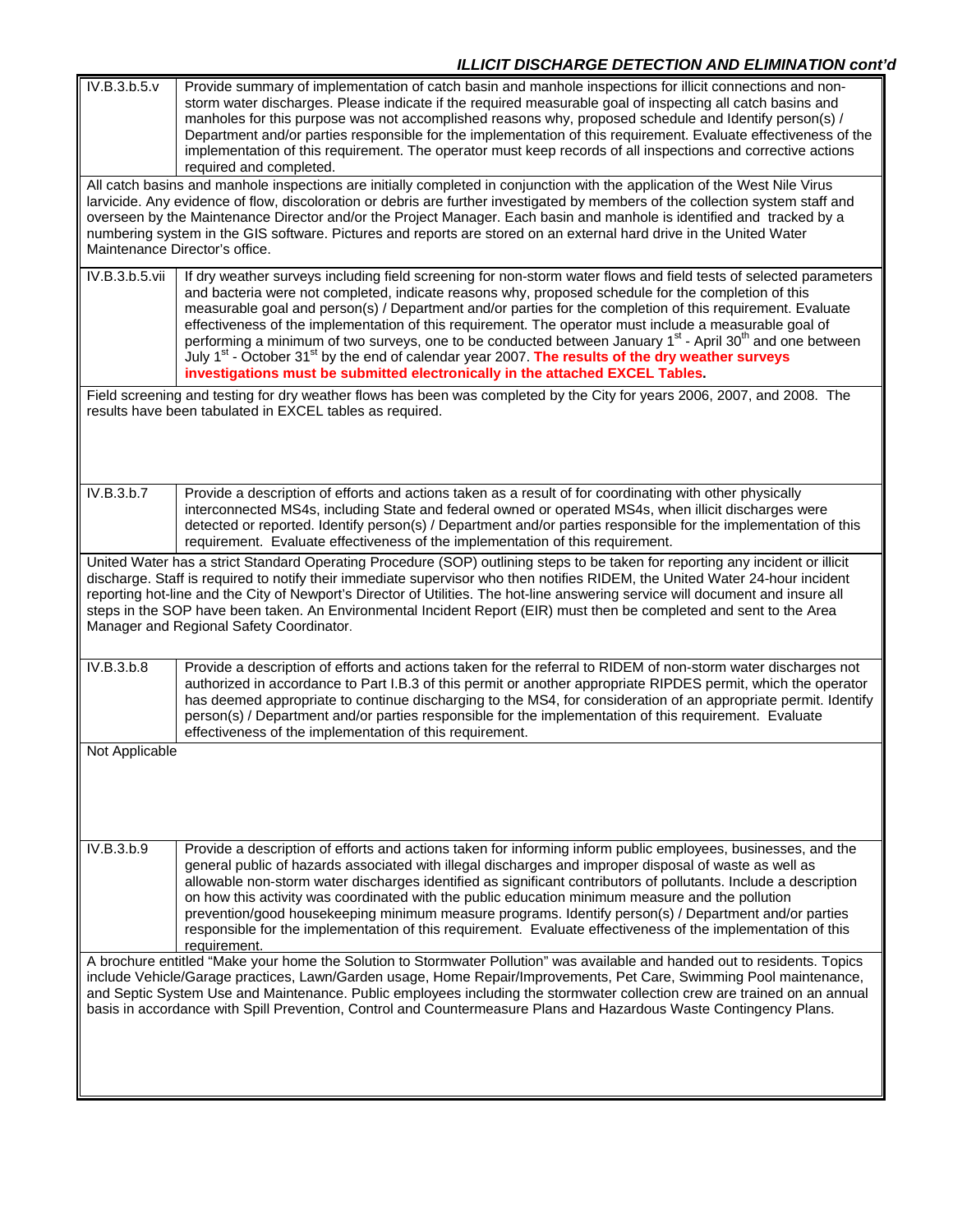Additional Measurable Goals and Activities

# **SECTION II.A Other Reporting Requirements - Illicit Discharge Inspections to Date (Part IV.G.2.m)**

| Total Illicit Discharges Identified: 9                                                                                                                                                        | <b>Total Illicit Discharges Tracked:</b>        |  |
|-----------------------------------------------------------------------------------------------------------------------------------------------------------------------------------------------|-------------------------------------------------|--|
| Total Illicit Discharges Eliminated: 9                                                                                                                                                        | # of Complaints Received: 0                     |  |
| # of Violations Issued: 0                                                                                                                                                                     | # of Unresolved Violations Referred to RIDEM: 0 |  |
| Summary of Enforcement Actions:<br>No Enforcement Actions undertaken. Discharges were identified, caused discharge to be stopped, repaired discharge, treated<br>and cleaned, notified RIDEM. |                                                 |  |
| Extent to which the MS4 system has been mapped:                                                                                                                                               |                                                 |  |
| The entire system is GIS mapped.                                                                                                                                                              |                                                 |  |

# **SECTION II.B Interconnections (Part IV.G.2.k and IV.G.2.l)**

| Interconnection:                        | Date<br>Found: | Location:                             | Connectee:         | <b>Originating Source:</b> | <b>Planned and Coordinated</b><br><b>Efforts and Activities with</b><br>Connectee: |
|-----------------------------------------|----------------|---------------------------------------|--------------------|----------------------------|------------------------------------------------------------------------------------|
| Storm Drain to<br><b>Sanitary Sewer</b> | May 08         | <b>Thames Street</b><br>@Cross Street | City of<br>Newport | City of Newport            | Sealed Connection                                                                  |
| Storm Drain to<br><b>Sanitary Sewer</b> | July 08        | <b>Williams Street</b>                | City of<br>Newport | City of Newport            | Sealed Connection                                                                  |
| Storm Drain to<br><b>Sanitary Sewer</b> | August 08      | Pelham Street @<br>Corne Street       | City of<br>Newport | City of Newport            | <b>Sealed Connection</b>                                                           |
| Storm Drain to<br><b>Sanitary Sewer</b> | August 08      | Williams Street @<br>Thomas Street    | City of<br>Newport | City of Newport            | Sealed Connection                                                                  |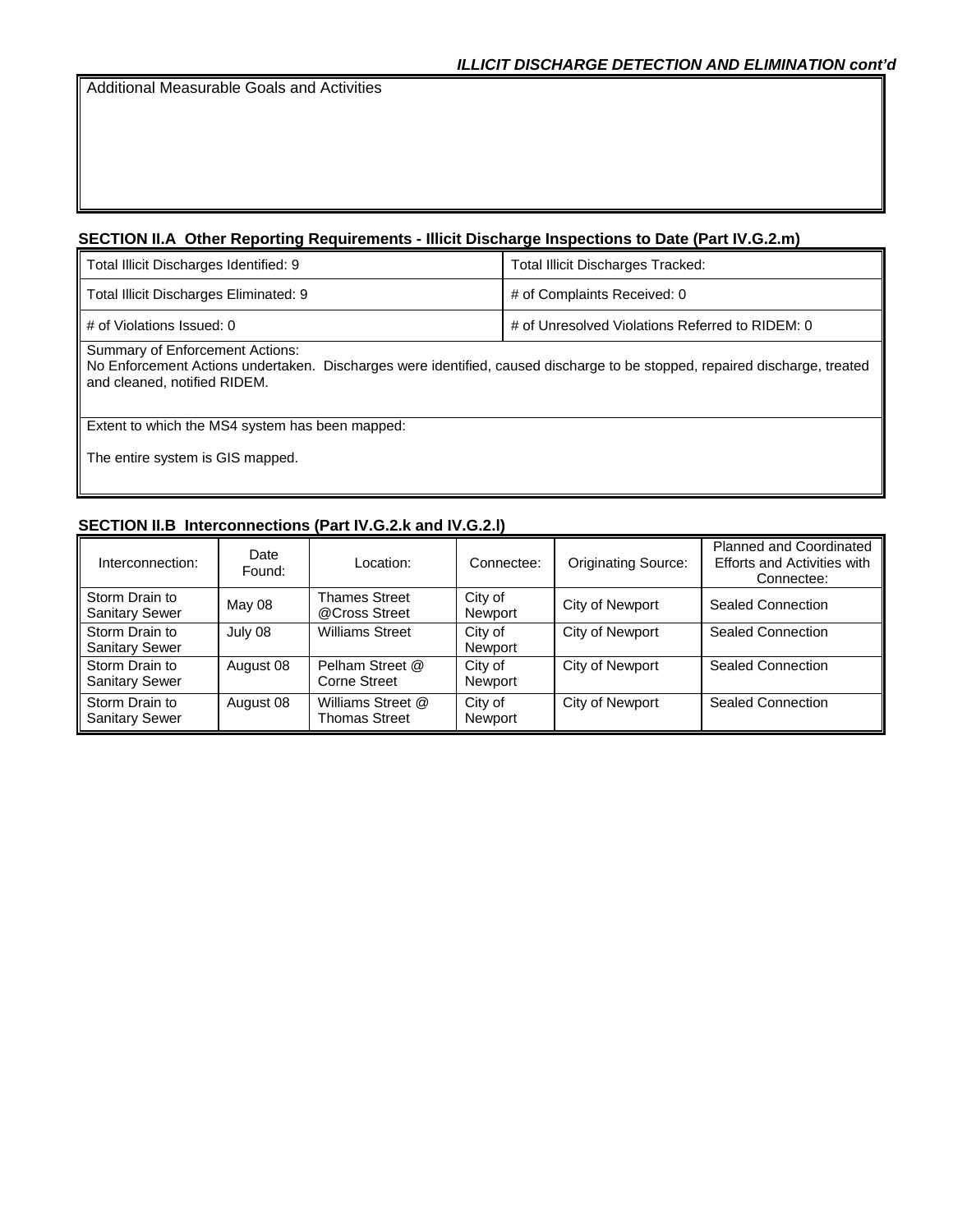

# **MINIMUM CONTROL MEASURE #4: CONSTRUCTION SITE STORM WATER RUNOFF CONTROL (Part IV.B.4 General**

| <b>SECTION I.</b>                                                                                                                                                                                                                                                                                                                                                                                                   | <b>OVERALL EVALUATION:</b>                                                                                                                                                                                                                                                                                                                                                                                                                                                                                                                               |  |
|---------------------------------------------------------------------------------------------------------------------------------------------------------------------------------------------------------------------------------------------------------------------------------------------------------------------------------------------------------------------------------------------------------------------|----------------------------------------------------------------------------------------------------------------------------------------------------------------------------------------------------------------------------------------------------------------------------------------------------------------------------------------------------------------------------------------------------------------------------------------------------------------------------------------------------------------------------------------------------------|--|
| GENERAL SUMMARY, STATUS, APPROPRIATENESS AND EFFECTIVENESS OF MEASURABLE GOALS:                                                                                                                                                                                                                                                                                                                                     |                                                                                                                                                                                                                                                                                                                                                                                                                                                                                                                                                          |  |
| Include information relevant to the implementation of each measurable goal, such as activities<br>implemented to support the review, issuance and tracking of permits, inspections and receipt of<br>complaints. Discuss activities to be carried out during the next reporting cycle. If addressing TMDL<br>requirements, please indicate rationale for the activities chosen to address the pollutant of concern. |                                                                                                                                                                                                                                                                                                                                                                                                                                                                                                                                                          |  |
|                                                                                                                                                                                                                                                                                                                                                                                                                     | (Note: Identify parties responsible for achieving the measurable goals and reference any reliance on<br>another entity for achieving measurable goals.)                                                                                                                                                                                                                                                                                                                                                                                                  |  |
| IV.B.4.b.1                                                                                                                                                                                                                                                                                                                                                                                                          | Indicate if the Sediment and Erosion Control and Control of Other Wastes at Construction Sites ordinance was<br>not developed, adopted and submitted to RIDEM, explain reasons why, submit proposed schedule for<br>completion and identify person(s) / Department and/or parties responsible for the completion of this<br>requirement.<br>Date of Adoption: January 24, 2007                                                                                                                                                                           |  |
|                                                                                                                                                                                                                                                                                                                                                                                                                     | The program is managed by the City's Department of Utilities with assistance from the Building Inspections office.                                                                                                                                                                                                                                                                                                                                                                                                                                       |  |
| IV.B.4.b.6                                                                                                                                                                                                                                                                                                                                                                                                          | Describe actions taken as a result of receipt and consideration of information submitted by the public.                                                                                                                                                                                                                                                                                                                                                                                                                                                  |  |
|                                                                                                                                                                                                                                                                                                                                                                                                                     |                                                                                                                                                                                                                                                                                                                                                                                                                                                                                                                                                          |  |
| IV.B.4.b.8                                                                                                                                                                                                                                                                                                                                                                                                          | Describe activities and actions taken as a result of referring to the State non-compliant construction site<br>operators. The operator may rely on the Department for assistance in enforcing the provisions of the RIPDES<br>General Permit for Storm Water Discharges Associated with Construction Activity to the MS4 if the operator of<br>the construction site fails to comply with the local and State requirements of the permit and the non-<br>compliance results or has the potential to result in significant adverse environmental impacts. |  |
| Staff shall notify RIDEM for continued failure to install or correct deficiencies in the installation or Operation and Maintenance<br>of the approved plan<br>Additional Measurable Goals and Activities                                                                                                                                                                                                            |                                                                                                                                                                                                                                                                                                                                                                                                                                                                                                                                                          |  |
|                                                                                                                                                                                                                                                                                                                                                                                                                     |                                                                                                                                                                                                                                                                                                                                                                                                                                                                                                                                                          |  |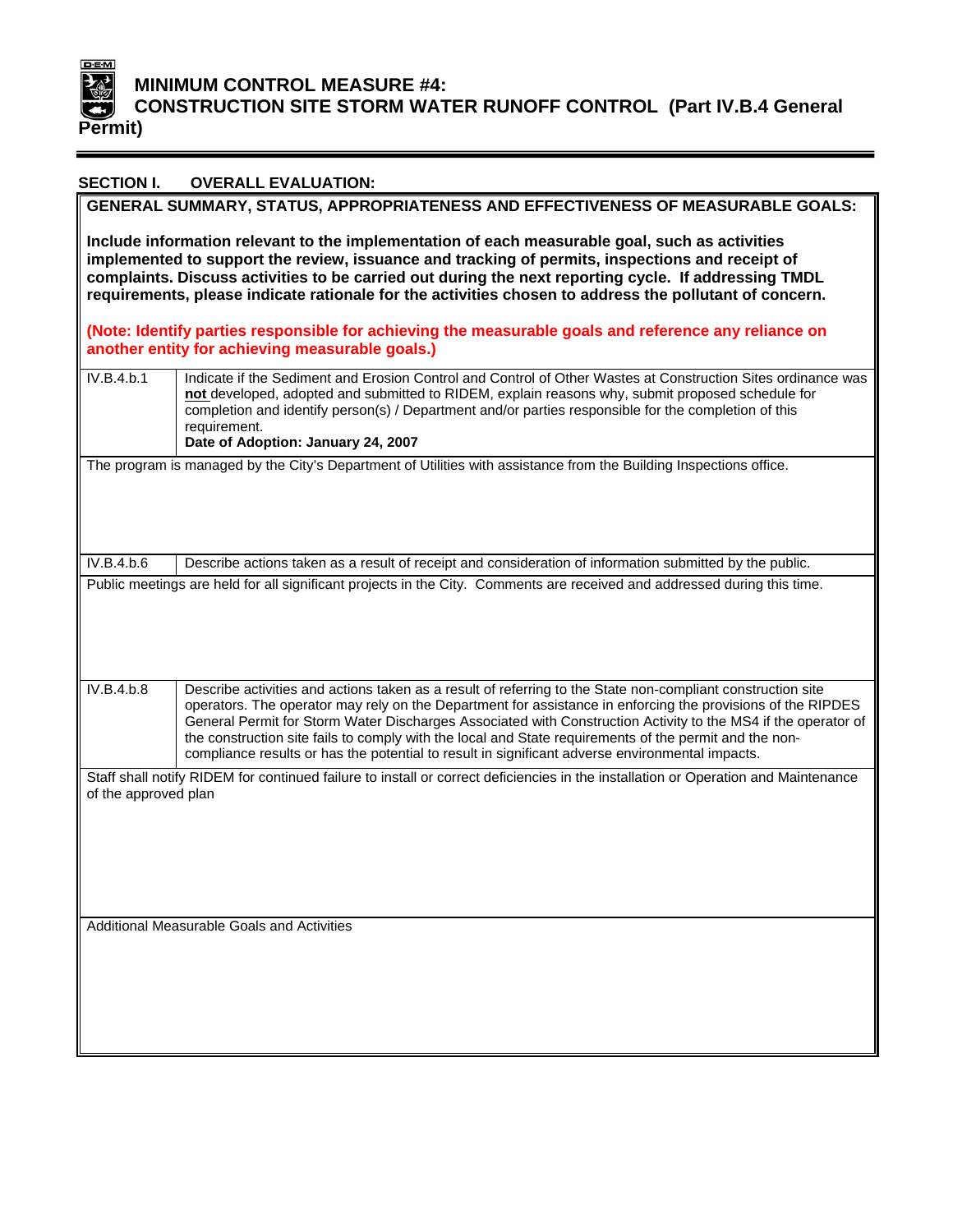### *CONSTRUCTION SITE STORM WATER RUNOFF CONTROL cont'd*

**SECTION II. A Plan and SWPPP Reviews during Year 5 (2008) Part IV.B.4.b.2:** Issuance of permits and/or implementation of policies and procedures for all construction projects resulting in land disturbance of greater than 1 acre. **IV.B.4.b.4:** Review 100% of plans and SWPPPs for construction projects resulting in land disturbance of 1-5 acres must be conducted by adequately trained personnel and incorporate consideration of potential water quality impacts.

### # of Construction Reviews completed: 3

Summary of Reviews and Findings, include an evaluation of the effectiveness of the program. Identify person(s) /Department and/or parties responsible for the implementation of this requirement.

The Department of Utilities completed three reviews of proposed construction projects in accordance with the City's Soil Erosion and Sediment Control Ordinance. All three plans were ultimately approved after requested modifications were made. These plans were approved with conditions for maintenance of the control devices, inspection requirements, and expiration dates for the permits.

The program is managed by the City's Department of Utilities with assistance from the Building Inspections office.

**SECTION II.B Erosion and Sediment Control Inspections during Year 5 (2008) (Part IV.G.2.n) Part IV.B.4.b.7:** Inspection of 100% of all construction projects within the regulated area that discharge or have the potential to discharge to the MS4 (the program must include two inspections of all construction sites, first inspection to be conducted during construction for compliance of the Erosion and Sediment controls at the site, the second to be conducted after the final stabilization of the site).

| # of Site Inspections: 6  | # of Complaints Received: 0                     |  |
|---------------------------|-------------------------------------------------|--|
| # of Violations Issued: 0 | # of Unresolved Violations Referred to RIDEM: 0 |  |

Summary of Enforcement Actions, include an evaluation of the effectiveness of the program. Identify person(s) /Department and/or parties responsible for the implementation of this requirement.

Six inspections were performed during 2008. Initial inspections at the start of construction projects indicated all sites complied with the approved plans. Subsequent spot inspections performed by the department during the course of the projects showed generally the sites were in compliance, but requests were made to the contractors to address certain sections which had fallen into disrepair. These concerns were quickly remedied by the contractors as required in their permit.

The program is managed by the City's Department of Utilities with assistance from the Building Inspections office.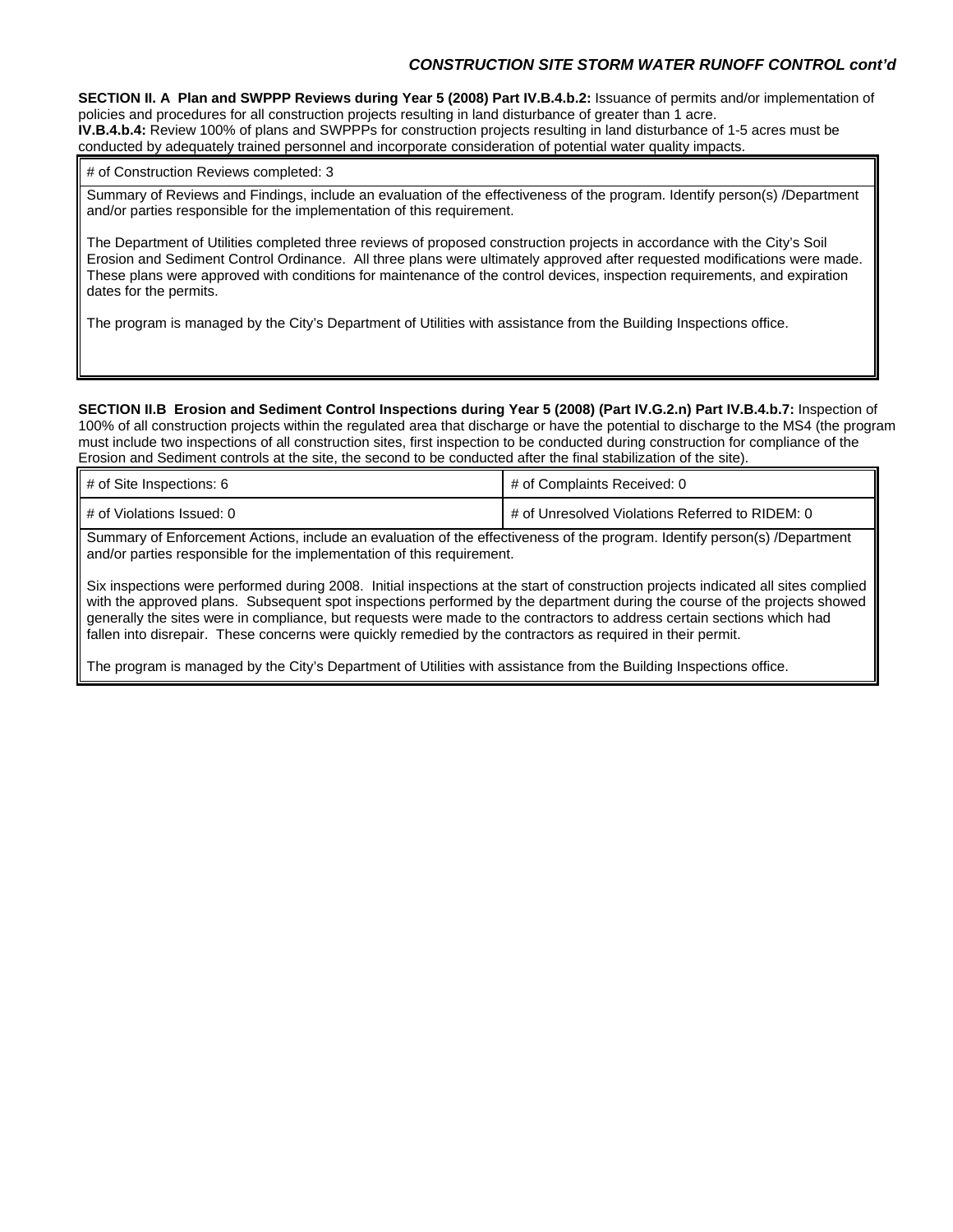

# **MINIMUM CONTROL MEASURE #5:**<br>POST CONSTRUCTION STORM WA **POST CONSTRUCTION STORM WATER MANAGEMENT IN NEW DEVELOPMENT AND**  REVELOPMENT **(Part IV.B.5 General Permit)**

| <b>SECTION I.</b>                                                                                    | <b>OVERALL EVALUATION:</b>                                                                                                                                                                                                                                                                                                                                                                                                       |  |  |
|------------------------------------------------------------------------------------------------------|----------------------------------------------------------------------------------------------------------------------------------------------------------------------------------------------------------------------------------------------------------------------------------------------------------------------------------------------------------------------------------------------------------------------------------|--|--|
|                                                                                                      | GENERAL SUMMARY, STATUS, APPROPRIATENESS AND EFFECTIVENESS OF MEASURABLE GOALS:                                                                                                                                                                                                                                                                                                                                                  |  |  |
|                                                                                                      | Include information relevant to the implementation of each measurable goal, such as activities                                                                                                                                                                                                                                                                                                                                   |  |  |
| implemented to support the review, issuance and tracking of permits, inspections and receipt of      |                                                                                                                                                                                                                                                                                                                                                                                                                                  |  |  |
| complaints, etc. Please indicate if any projects have incorporated the use of Low Impact Development |                                                                                                                                                                                                                                                                                                                                                                                                                                  |  |  |
|                                                                                                      | techniques. Discuss activities to be carried out during the next reporting cycle. If addressing TMDL                                                                                                                                                                                                                                                                                                                             |  |  |
|                                                                                                      | requirements, please indicate rationale for the activities chosen to address the pollutant of concern.                                                                                                                                                                                                                                                                                                                           |  |  |
|                                                                                                      | (Note: Identify parties responsible for achieving the measurable goals and reference any reliance on<br>another entity for achieving measurable goals.)                                                                                                                                                                                                                                                                          |  |  |
| IV.B.5.b.5                                                                                           | Describe activities and actions taken to coordinate with existing State programs requiring post-construction<br>storm water management.                                                                                                                                                                                                                                                                                          |  |  |
|                                                                                                      | The City shall coordinate with all existing RIPDES programs to affectively administer the program.                                                                                                                                                                                                                                                                                                                               |  |  |
|                                                                                                      |                                                                                                                                                                                                                                                                                                                                                                                                                                  |  |  |
| $IV.B.\overline{5.b.6}$                                                                              | Describe actions taken for the referral to RIDEM of new discharges of storm water associated with industrial<br>activity as defined in RIPDES Rule 31(b)(15) (the operator must implement procedures to identify new<br>activities that require permitting, notify RIDEM, and refer facilities with new storm water discharges associated<br>with industrial activity to ensure that facilities will obtain the proper permits). |  |  |
|                                                                                                      | The City does not believe it has any facilities which fall under this category of industrial activity. If there is a project proposed<br>for the City, staff will direct the facility to apply directly to the applicable RIPDES or UIC staff for approval.                                                                                                                                                                      |  |  |
| IV.B.5.b.9                                                                                           | Indicate if the Post-Construction Runoff from New Development and Redevelopment Ordinance was not<br>developed, adopted and submitted to RIDEM, explain reasons why, submit proposed schedule for completion<br>and identify person(s) / Department and/or parties responsible for the completion of this requirement.<br>Date of Adoption: December 10, 2008                                                                    |  |  |
|                                                                                                      |                                                                                                                                                                                                                                                                                                                                                                                                                                  |  |  |
| IV.B.5.b.12                                                                                          | Describe activities and actions taken to identify existing storm water structural BMPs discharging to the MS4<br>with a goal of ensuring long term O&M of the BMPs.                                                                                                                                                                                                                                                              |  |  |
|                                                                                                      | No post construction BMP's are owned or operated by the City. One BMP at Newport Heights Housing Complex at the<br>intersection of Hillside and Maple is operated by Trinity Financial.                                                                                                                                                                                                                                          |  |  |
|                                                                                                      | Additional Measurable Goals and Activities                                                                                                                                                                                                                                                                                                                                                                                       |  |  |
|                                                                                                      |                                                                                                                                                                                                                                                                                                                                                                                                                                  |  |  |
|                                                                                                      |                                                                                                                                                                                                                                                                                                                                                                                                                                  |  |  |
|                                                                                                      |                                                                                                                                                                                                                                                                                                                                                                                                                                  |  |  |
|                                                                                                      |                                                                                                                                                                                                                                                                                                                                                                                                                                  |  |  |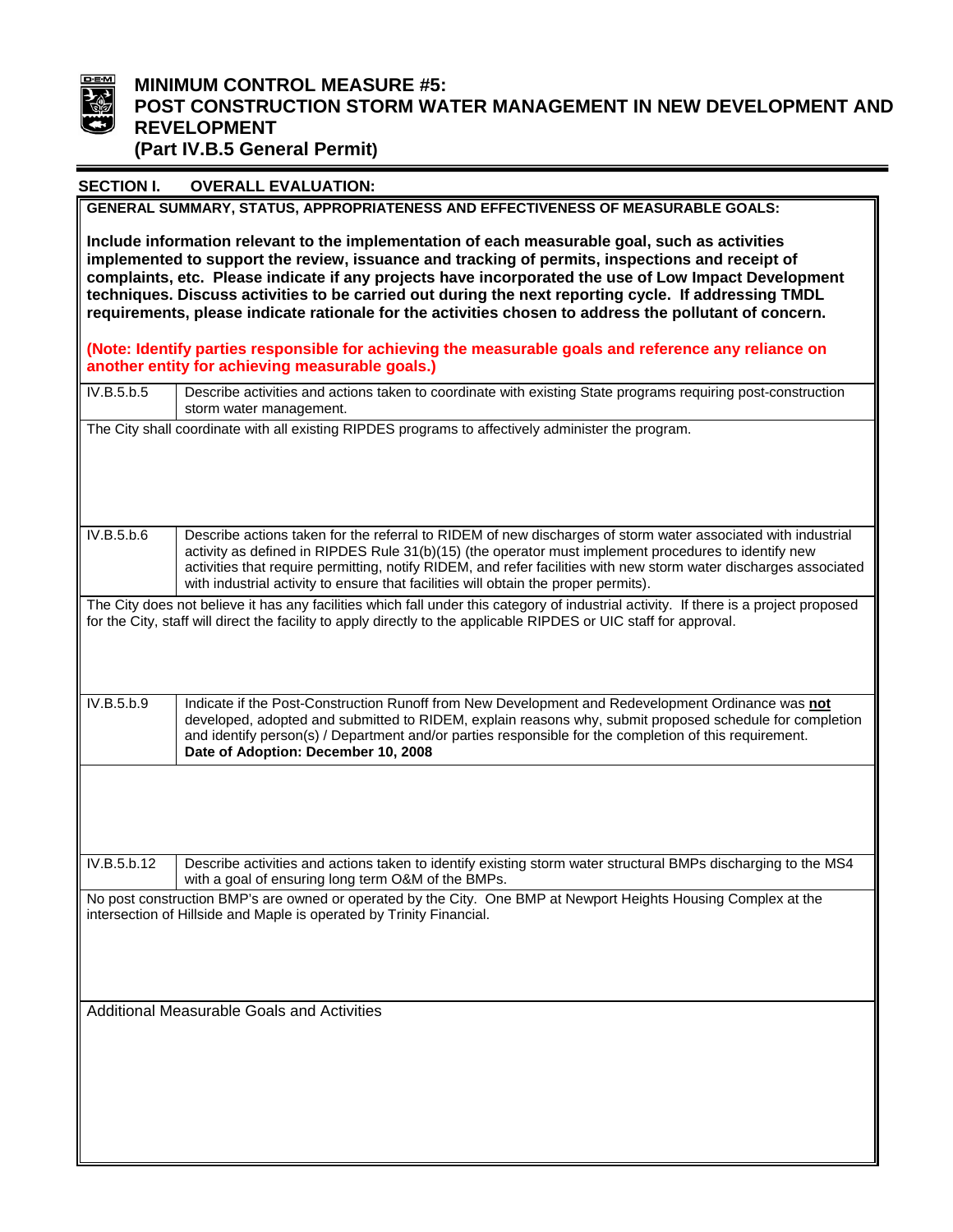### *POST CONSTRUCTION STORM WATER MANAGEMENT IN NEW DEVELOPMENT AND REDEVELOPMENT cont'd*

**SECTION II.A. Plan and SWPPP Reviews during Year 5 (2008) Part IV.B.5.b.4:** Review 100% of post-construction BMPs for the control of storm water runoff from new development and redevelopment projects that result in discharges to the MS4 which incorporates consideration of potential water quality impacts (the program requires reviewing 100% of plans for development projects greater than 1 acre, not reviewed by other State programs).

# of Post-Construction Reviews completed: 3

Summary of Reviews and Finding, include an evaluation of the effectiveness of the program. Identify person(s) /Department and/or parties responsible for the implementation of this requirement.

The Department of Utilities reviewed and approved four plans in 2008. All three projects are currently under construction and shall be reviewed and inspected at the end of construction.

### SECTION II.B. Post Construction Inspections during Year 5 (2008): Parts IV.G.2.o and IV.B.5.b.10 Proper

**Installation of Structural BMPs**: Inspection of BMPs, to ensure these are constructed in accordance with the approved plans ( the program must include inspection of 100% of all development greater than one acre within the regulated areas that result in discharges to the MS4 regardless of whom performs the review).

| # of Site Inspections: 0                   | # of Complaints Received: 0                     |  |  |  |
|--------------------------------------------|-------------------------------------------------|--|--|--|
| # of Violations Issued: 0                  | # of Unresolved Violations Referred to RIDEM: 0 |  |  |  |
| <b>Summary of Enforcement Actions:</b>     |                                                 |  |  |  |
| No Structural BMPs were installed in 2008. |                                                 |  |  |  |
|                                            |                                                 |  |  |  |
|                                            |                                                 |  |  |  |
|                                            |                                                 |  |  |  |
|                                            |                                                 |  |  |  |

### **SECTION II.C. Post Construction Inspections during Year 5 (2008): Parts IV.G.2.p and IV.B.5.b.11 Proper**

Operation and Maintenance of Structural BMPs (Part) Describe activities and actions taken to track required Operations and Maintenance (O&M) actions for site inspections and enforcement of the O&M of structural BMPs. Tracking of required O&M actions for site inspections and enforcement of the O&M of structural BMPs.

| # of Site Inspections: 1  | # of Complaints Received: 0                     |  |
|---------------------------|-------------------------------------------------|--|
| # of Violations Issued: 0 | # of Unresolved Violations Referred to RIDEM: 0 |  |

Summary of Activities and Enforcement Actions. Evaluate the effectiveness of the Program in minimizing water quality impacts. Identify person(s) /Department and/or parties responsible for the implementation of this requirement.

On April 22, 2008 the Utilities Department inspected the cleaning and maintenance of the Aquaswirl unit at the Newport Heights project. In addition to the maintenance of the unit, the contractor cleaned all the sumps in catch basins on the project property.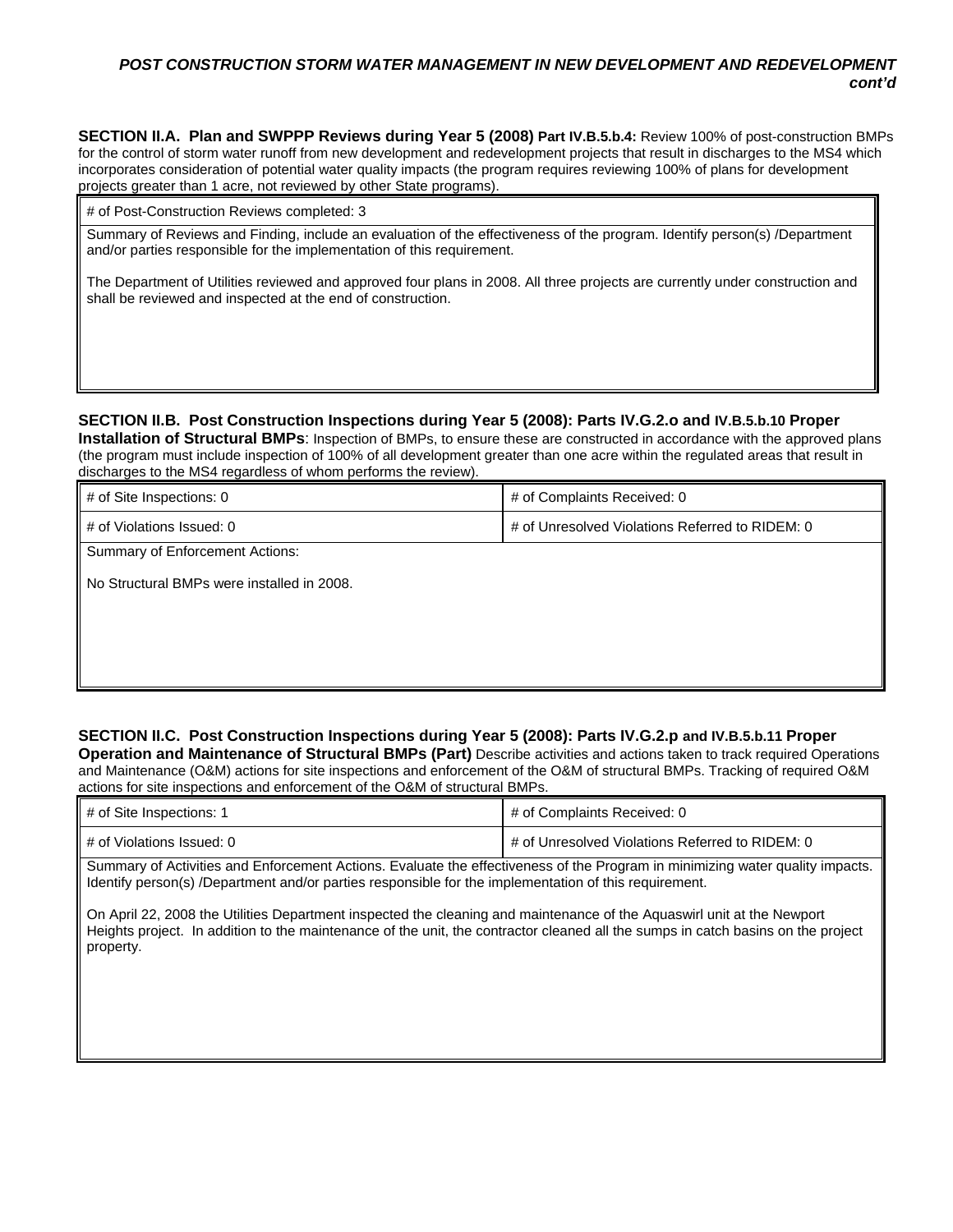

### **( Part IV.B.6 General Permit) MINIMUM CONTROL MEASURE #6: POLLUTION PREVENTION AND GOOD HOUSEKEEPING IN MUNICIPAL OPERATIONS**

|                                                                                                                                                                                                                                                                                                                                                                                                                                                                                             | <b>SECTION I. OVERALL EVALUATION:</b>                                                                                                                                                                                                                                                                                                                                            |  |  |  |
|---------------------------------------------------------------------------------------------------------------------------------------------------------------------------------------------------------------------------------------------------------------------------------------------------------------------------------------------------------------------------------------------------------------------------------------------------------------------------------------------|----------------------------------------------------------------------------------------------------------------------------------------------------------------------------------------------------------------------------------------------------------------------------------------------------------------------------------------------------------------------------------|--|--|--|
|                                                                                                                                                                                                                                                                                                                                                                                                                                                                                             | GENERAL SUMMARY, STATUS, APPROPRIATENESS AND EFFECTIVENESS OF MEASURABLE GOALS:                                                                                                                                                                                                                                                                                                  |  |  |  |
| Include information relevant to the implementation of each measurable goal, such as activities and<br>practices used to address on-going requirements, and personnel responsible. Discuss activities to be<br>carried out during the next reporting cycle. If addressing TMDL requirements, please indicate rationale for<br>the activities chosen to address the pollutant of concern.                                                                                                     |                                                                                                                                                                                                                                                                                                                                                                                  |  |  |  |
|                                                                                                                                                                                                                                                                                                                                                                                                                                                                                             | (Note: Identify parties responsible for achieving the measurable goals and reference any reliance on<br>another entity for achieving measurable goals.)                                                                                                                                                                                                                          |  |  |  |
| IV.B.6.b.1.i                                                                                                                                                                                                                                                                                                                                                                                                                                                                                | Describe activities and actions taken to identify structural BMPs owned or operated by the small MS4 operator<br>(the program must include identification and listing of the specific location and a description of all structural<br>BMPs in the SWMPP and update the information in the Annual Report). Evaluate appropriateness and<br>effectiveness of this requirement.     |  |  |  |
|                                                                                                                                                                                                                                                                                                                                                                                                                                                                                             | The City does not own any Municipally owned structural BMP's. GIS mapping is updated regularly and structural BMP's will be<br>added as placed into service. One structural BMP is installed and operated by the Newport Housing Authority.                                                                                                                                      |  |  |  |
| IV.B.6.b.1.ii                                                                                                                                                                                                                                                                                                                                                                                                                                                                               | Describe activities and actions taken for inspections, cleaning and repair of detention/retention basins, storm<br>sewers and catch basins with appropriate scheduling given intensity and type of use in the catchment area.<br>Evaluate appropriateness and effectiveness of this requirement.                                                                                 |  |  |  |
|                                                                                                                                                                                                                                                                                                                                                                                                                                                                                             | The Malbone Paved Channel is inspected for obstructions and cleaned of growth and debris on a quarterly basis. This open<br>channel takes storm flow from Hillside Avenue area in the northern part of the city and connects into the State of Rhode<br>Island's storm swale system which eventually discharges into Coasters Harbor.                                            |  |  |  |
| IV.B.6.b.1.iii                                                                                                                                                                                                                                                                                                                                                                                                                                                                              | Describe activities and actions taken to support the requirement of yearly inspection and cleaning of all catch<br>basins (a lesser frequency of inspection based on at least two consecutive years of operational data indicating<br>the system does not require annual cleaning might be acceptable). Evaluate appropriateness and effectiveness<br>of this requirement.       |  |  |  |
| Each basin is visually inspected during the application of the West Nile Virus larvicide. Basins in need of immediate cleaning<br>are recorded and are cleaned. Other than the basins identified during this process, the city is broken down into 36 grids on the<br>GIS map and at least one grid is cleaned each month with the all basins scheduled to be cleaned at least once every three<br>years. Basins in low lying areas are also checked more frequently and cleaned as needed. |                                                                                                                                                                                                                                                                                                                                                                                  |  |  |  |
|                                                                                                                                                                                                                                                                                                                                                                                                                                                                                             | IV.B.6.b.1.iv   Describe activities and actions taken to minimize erosion of road shoulders and roadside ditches by requiring<br>stabilization of those areas. Evaluate appropriateness and effectiveness of this requirement.                                                                                                                                                   |  |  |  |
| Responsibility for erosion of road shoulders and roadside ditches is a shared responsibility with the Department of Utilities and<br>the Department of Public Services road crews. Erosion is addressed by numerous methods, including installing new loam and<br>seed (including the use of temporary erosion control), installing or repairing asphalt berms and or curbing, and performing<br>maintenance activities in drainage swales.                                                 |                                                                                                                                                                                                                                                                                                                                                                                  |  |  |  |
| IV.B.6.b.1.v                                                                                                                                                                                                                                                                                                                                                                                                                                                                                | Describe activities and actions taken to identify and report known discharges causing scouring at outfall pipes<br>or outfalls with excessive sedimentation, for the Department to determine on a case-by-case basis if the<br>scouring or sedimentation is a significant and continuous source of sediments. Evaluate appropriateness and<br>effectiveness of this requirement. |  |  |  |
| noted.                                                                                                                                                                                                                                                                                                                                                                                                                                                                                      | Inspections of all outfalls are completed annually. No anomalies of pipe scouring or extraordinary sedimentation deposits were                                                                                                                                                                                                                                                   |  |  |  |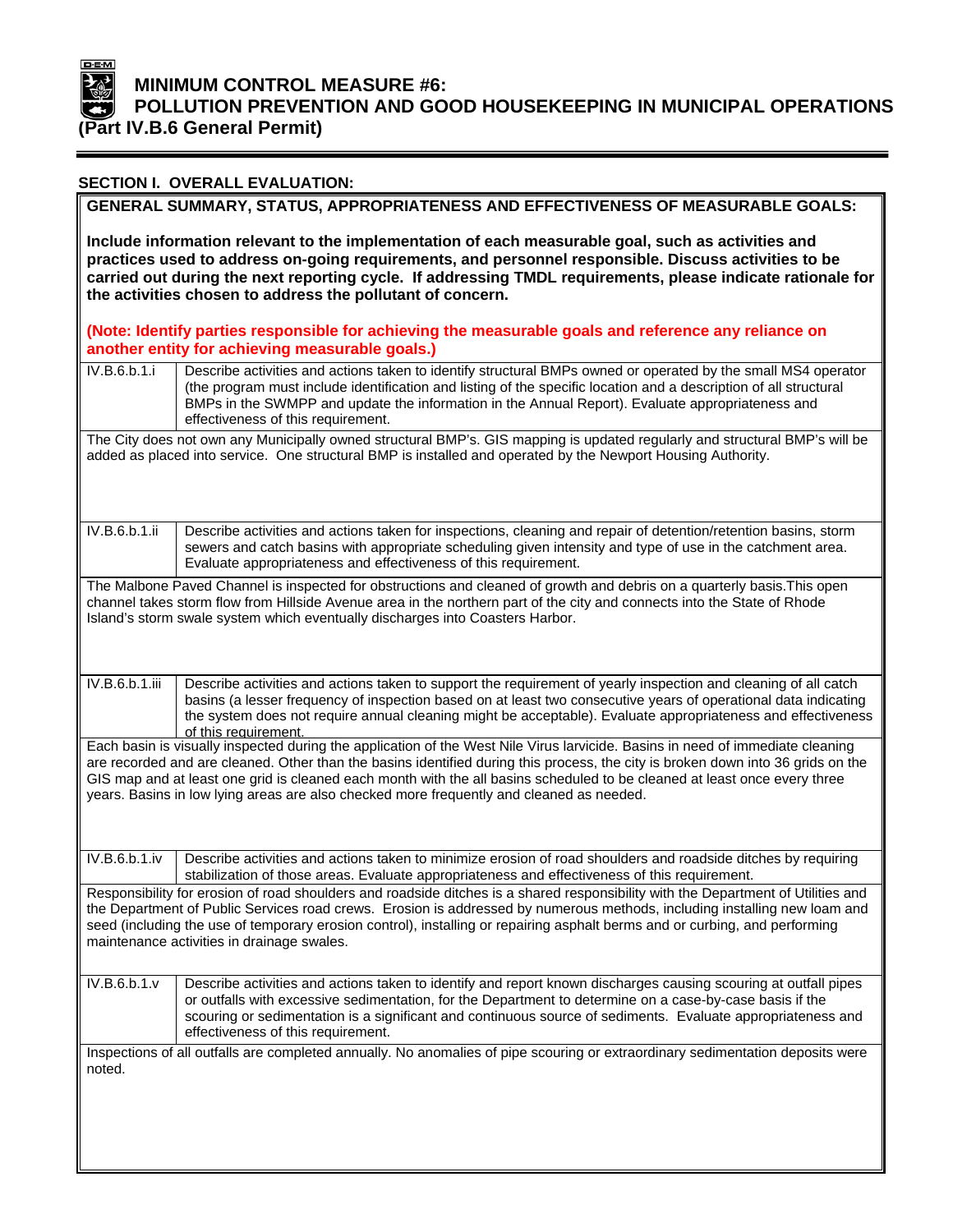# *POLLUTION PREVENTION AND GOOD HOUSEKEEPING IN MUNICIPAL OPERATIONS cont'd*

| IV.B.6.b.1.vi                                                                                                                                                                                                                                                                                                                                                                                                                                                                                                                           | Indicate if all streets and road within the urbanized area were swept and if not indicate reason(s). Evaluate<br>appropriateness and effectiveness of this requirement.                                                                                                                                                                                                                                                                                                                                                                                                                                                                                                                                                                                                                                                                                             |  |  |  |
|-----------------------------------------------------------------------------------------------------------------------------------------------------------------------------------------------------------------------------------------------------------------------------------------------------------------------------------------------------------------------------------------------------------------------------------------------------------------------------------------------------------------------------------------|---------------------------------------------------------------------------------------------------------------------------------------------------------------------------------------------------------------------------------------------------------------------------------------------------------------------------------------------------------------------------------------------------------------------------------------------------------------------------------------------------------------------------------------------------------------------------------------------------------------------------------------------------------------------------------------------------------------------------------------------------------------------------------------------------------------------------------------------------------------------|--|--|--|
|                                                                                                                                                                                                                                                                                                                                                                                                                                                                                                                                         | A sweeping of the entire city was completed, (approximately 94 road miles) and a second sweeping of approximately 65% of<br>the streets was done. Approximately 650 tons of debris was removed from the streets of Newport.                                                                                                                                                                                                                                                                                                                                                                                                                                                                                                                                                                                                                                         |  |  |  |
|                                                                                                                                                                                                                                                                                                                                                                                                                                                                                                                                         |                                                                                                                                                                                                                                                                                                                                                                                                                                                                                                                                                                                                                                                                                                                                                                                                                                                                     |  |  |  |
| IV.B.6.b.1.vii                                                                                                                                                                                                                                                                                                                                                                                                                                                                                                                          | Describe activities and actions taken for controls to reduce floatables and other pollutants from the MS4.<br>Evaluate appropriateness and effectiveness of this requirement.                                                                                                                                                                                                                                                                                                                                                                                                                                                                                                                                                                                                                                                                                       |  |  |  |
|                                                                                                                                                                                                                                                                                                                                                                                                                                                                                                                                         | Under the City's Solid Waste Master Contract, the contractor is required to collect trash from all the City owned streets and<br>park barrels. The barrels are emptied twice a day April 1 <sup>st</sup> through October 31 <sup>st</sup> and once a day November 1 <sup>st</sup> through March<br>31 <sup>st</sup> . The city, through it's Solid Waste Master Contract also provides daily litter clean up in various downtown streets, seven<br>days a week from May 1 <sup>st</sup> through October 31 <sup>st</sup>                                                                                                                                                                                                                                                                                                                                            |  |  |  |
| IV.B.6.b.1.viii                                                                                                                                                                                                                                                                                                                                                                                                                                                                                                                         | Describe the method for disposal of waste removed from MS4s and waste from other municipal operations,<br>including accumulated sediments, floatables and other debris and methods for record-keeping and tracking of<br>this information.                                                                                                                                                                                                                                                                                                                                                                                                                                                                                                                                                                                                                          |  |  |  |
|                                                                                                                                                                                                                                                                                                                                                                                                                                                                                                                                         | All grit and debris is disposed of at Rhode Island Resource Recovery and weight slips are kept on file.                                                                                                                                                                                                                                                                                                                                                                                                                                                                                                                                                                                                                                                                                                                                                             |  |  |  |
|                                                                                                                                                                                                                                                                                                                                                                                                                                                                                                                                         |                                                                                                                                                                                                                                                                                                                                                                                                                                                                                                                                                                                                                                                                                                                                                                                                                                                                     |  |  |  |
| IV.B.6.b.4<br>and<br>IV.B.6.b.5                                                                                                                                                                                                                                                                                                                                                                                                                                                                                                         | Describe and indicate activities and corrective actions for the evaluation of compliance. This evaluation must<br>include visual quarterly monitoring; routine visual inspections of designated equipment, processes, and material<br>handling areas for evidence of, or the potential for, pollutants entering the drainage system or point source<br>discharges to a waters of the State; and inspection of the entire facility at least once a year for evidence of<br>pollution, evaluation of BMPs that have been implemented, and inspection of equipment. A Compliance<br>Evaluation report summarizing the scope of the inspection, personnel making the inspection, major observations<br>related to the implementation of the Storm Water Pollution Prevention Plan, and any actions taken to amend the<br>Plan must be kept for record-keeping purposes. |  |  |  |
|                                                                                                                                                                                                                                                                                                                                                                                                                                                                                                                                         | A comprehensive data base is kept at the City of Newport's WPCF indicating activities and corrective actions taken. Monthly<br>reporting is prepared detailing all work completed. An annual report is also prepared.                                                                                                                                                                                                                                                                                                                                                                                                                                                                                                                                                                                                                                               |  |  |  |
| IV.B.6.b.6                                                                                                                                                                                                                                                                                                                                                                                                                                                                                                                              | Describe all employee training programs used to prevent and reduce storm water pollution from activities such<br>as park and open space maintenance, fleet and building maintenance, new construction and land disturbances,<br>and storm water system maintenance for the past calendar year, including staff municipal participation in the<br>URI NEMO storm water public education and outreach program and all in-house training conducted by<br>municipality or other parties. Evaluate appropriateness and effectiveness of this requirement.                                                                                                                                                                                                                                                                                                                |  |  |  |
| All employees are trained in chemical handling, spill response, hazard communications and all trucks carry spill kits.                                                                                                                                                                                                                                                                                                                                                                                                                  |                                                                                                                                                                                                                                                                                                                                                                                                                                                                                                                                                                                                                                                                                                                                                                                                                                                                     |  |  |  |
|                                                                                                                                                                                                                                                                                                                                                                                                                                                                                                                                         |                                                                                                                                                                                                                                                                                                                                                                                                                                                                                                                                                                                                                                                                                                                                                                                                                                                                     |  |  |  |
| IV.B.6.b.7                                                                                                                                                                                                                                                                                                                                                                                                                                                                                                                              | Describe actions taken to ensure that new flow management projects undertaken by the operator are assessed<br>for potential water quality impacts and existing projects are assessed for incorporation of additional water<br>quality protection devices or practices. Evaluate appropriateness and effectiveness of this requirement.                                                                                                                                                                                                                                                                                                                                                                                                                                                                                                                              |  |  |  |
| All new projects require the design engineer to attempt to reduce flow volume and rate from existing site conditions for the<br>project, with a City goal of 50% reduction be requested. Water quality improvement is also required. Under the City's zoning<br>ordinance all new projects are required to prepare stormwater management plans under the direction of a professional<br>engineer and shall at a minimum conform to the current edition of the RIDEM "Rhode Island Stormwater Design & Installation<br>Standards Manual" |                                                                                                                                                                                                                                                                                                                                                                                                                                                                                                                                                                                                                                                                                                                                                                                                                                                                     |  |  |  |
| Additional Measurable Goals and Activities                                                                                                                                                                                                                                                                                                                                                                                                                                                                                              |                                                                                                                                                                                                                                                                                                                                                                                                                                                                                                                                                                                                                                                                                                                                                                                                                                                                     |  |  |  |
|                                                                                                                                                                                                                                                                                                                                                                                                                                                                                                                                         |                                                                                                                                                                                                                                                                                                                                                                                                                                                                                                                                                                                                                                                                                                                                                                                                                                                                     |  |  |  |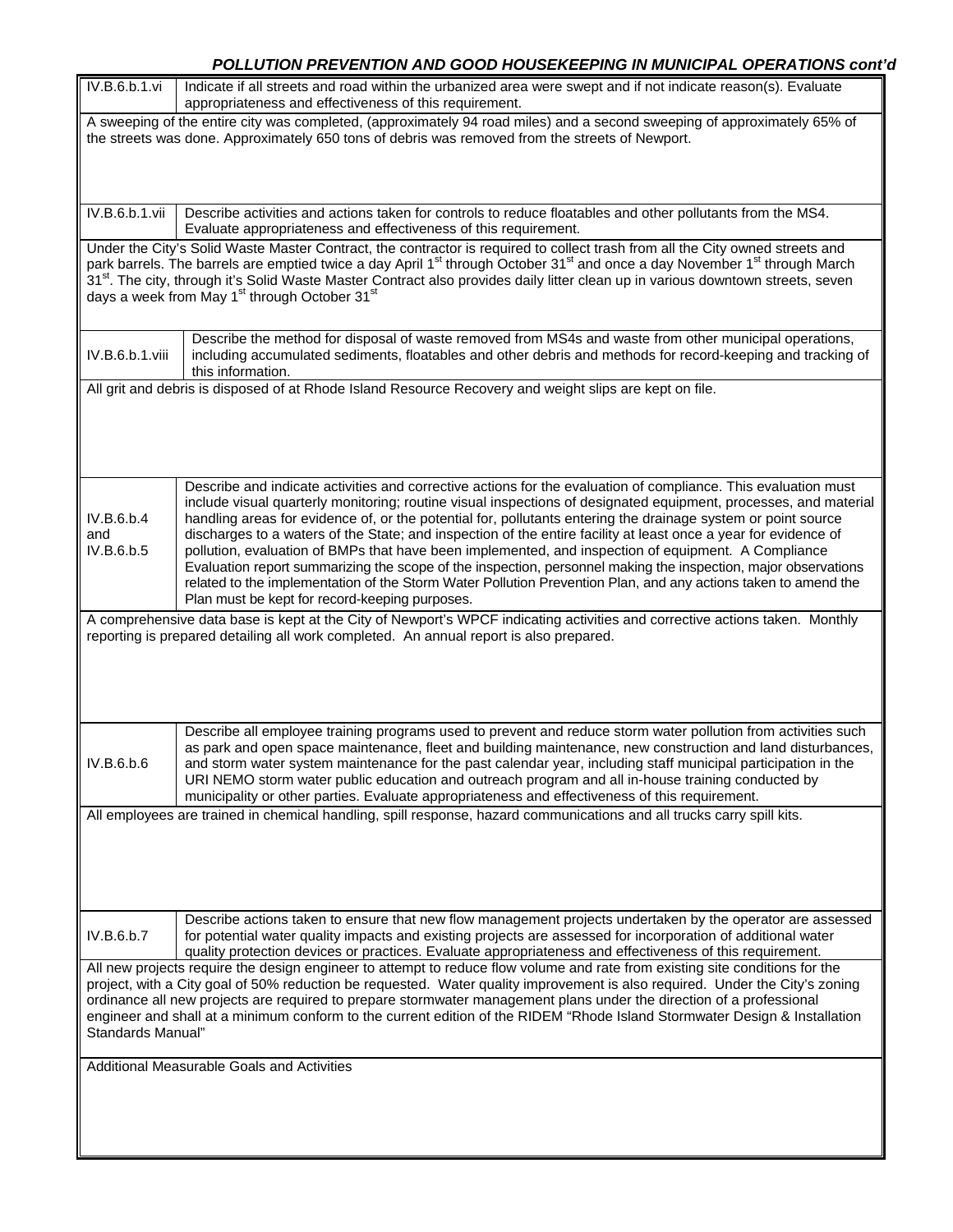### *POLLUTION PREVENTION AND GOOD HOUSEKEEPING IN MUNICIPAL OPERATIONS cont'd*

| SECTION III.A Structural BMPs (Part IV.B.6.b.1.i) |  |  |  |  |
|---------------------------------------------------|--|--|--|--|
|---------------------------------------------------|--|--|--|--|

| BMP ID:         | Location:                                      | Name of BMP Owner/Operator: | Description of BMP:                                    |
|-----------------|------------------------------------------------|-----------------------------|--------------------------------------------------------|
| Newport Housing | Intersection of Hillside and<br>Maple Avenues. | <b>Trinity Financial</b>    | Vortechnic device to reduce TSS and<br>contain spills. |
|                 |                                                |                             |                                                        |
|                 |                                                |                             |                                                        |

### **SECTION II.B Discharges Causing Scouring or Excessive Sedimentation (Part IV.B.6.b.1.v)**

| Outfall ID:    | Location:      | Description of Problem: | Description of Remediation<br>Taken, include dates: | <b>Receiving Water</b><br>Body<br>Name/Description: |
|----------------|----------------|-------------------------|-----------------------------------------------------|-----------------------------------------------------|
| Not-Applicable | Not-Applicable | Not-Applicable          | Not-Applicable                                      | Not-Applicable                                      |
|                |                |                         |                                                     |                                                     |
|                |                |                         |                                                     |                                                     |

SECTION II.C Note any planned municipal construction projects/opportunities to incorporate water quality BMPs, low **i mpact development, or activities to promote infiltration and recharge (Part IV.G.2.j).** 

**None planned at this time.** 

**SECTION II.D Please include a summary of results of any other information that has been collected and analyzed. This includes any type of data (Part IV.G.2.e).**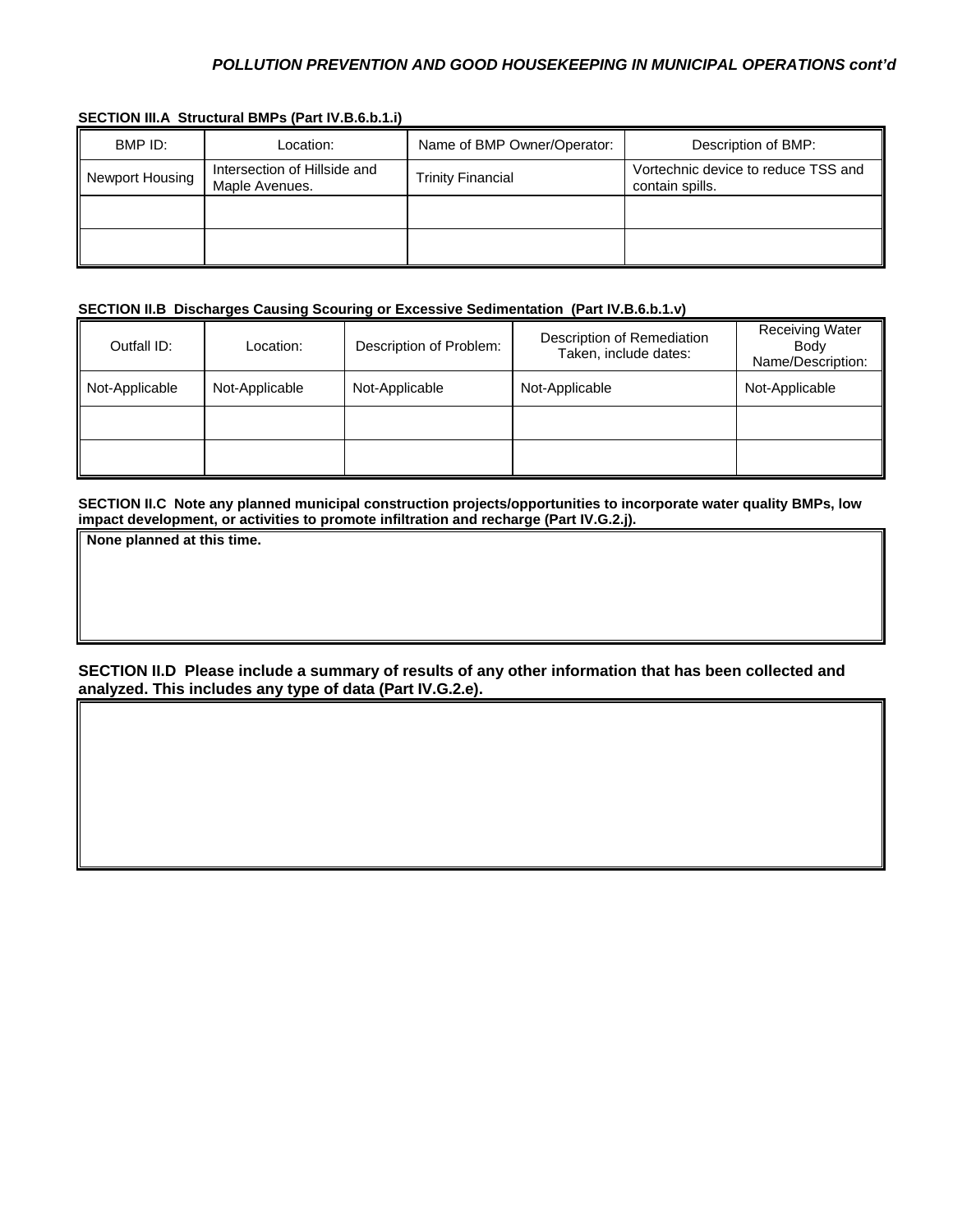

**SECTION I. If you have been notified that discharges from your MS4 require non-structural or structural storm water controls based on an approved TMDL or other water quality determination, please provide an assessment of the progress towards meeting the requirements for the control of storm water identified in the approved TMDL (Part IV.G.2.d). Please indicate rationale for the activities chosen to address the pollutant of concern.** 

**The City was formally notified of an approved TMDL for Almy Pond on November 14, 2007. Previously the City had**  attended a public stakeholder meeting concerning this topic on April 24, 2007. The plan addresses phosphorous related impairments to the pond. The plan requires the City to submit an amendment to it's SWMPP to address the TMDL provisions within 180 days of the notice. The City submitted the required SWMPP amendments on May 13, 2008. RIDEM responded to the SWMPP amendment on January 13, 2009, and required an additional revision of the SWMPP and proposed scope of work in order to come into compliance with water quality restoration plan included in the TMDL report. The City was afforded a 90 day timeframe to complete the plan revisions. The City is currently working on that revision.

**In it's efforts to assist the RIDEM in this report, the City inspected all the tributary drainage systems and found no crossconnections attributable to this pond. The City also performed an inspection of it's two pump stations adjacent to the**  pond and found no evidence of leakage or overflows from either pump station.